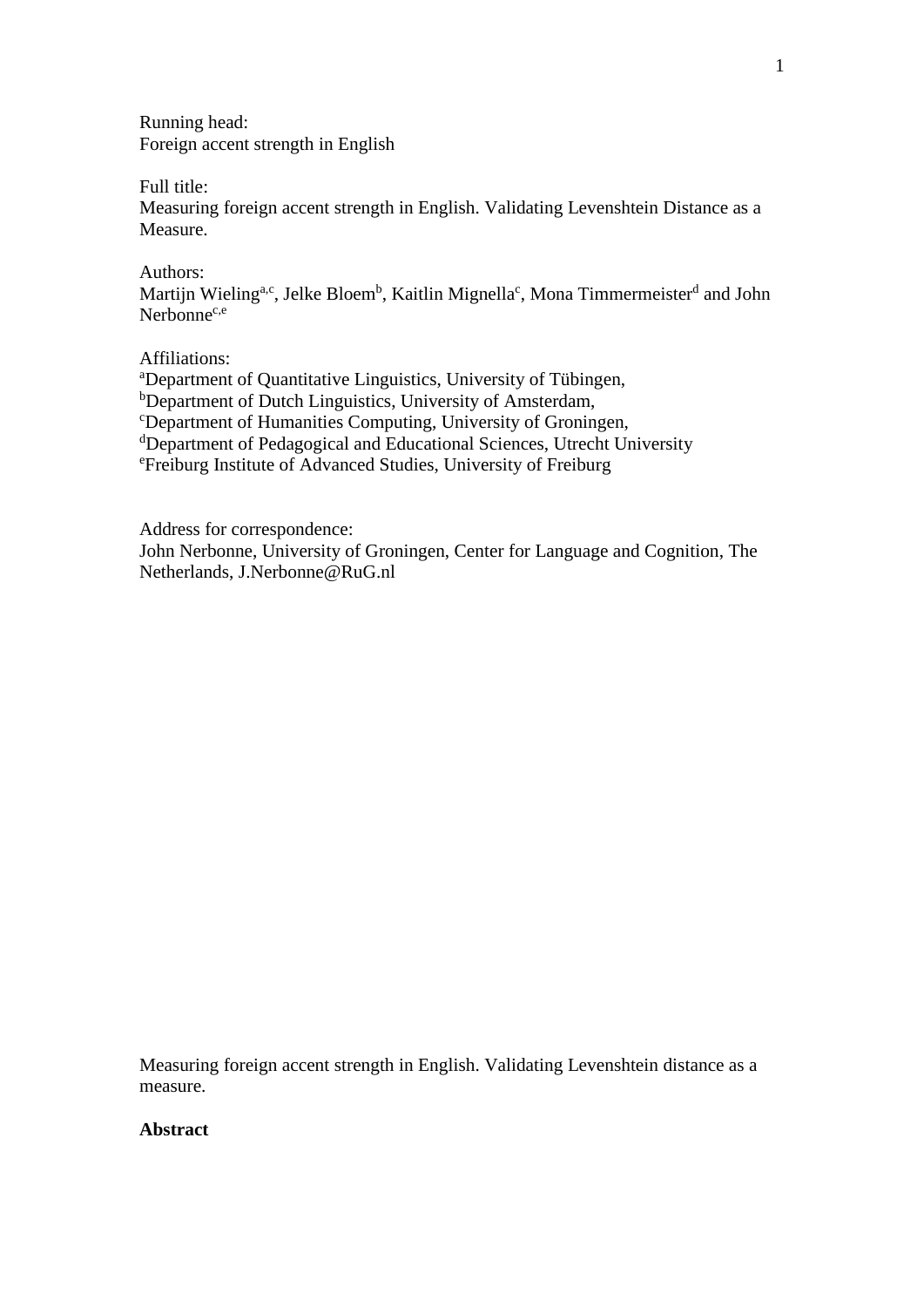With an eye toward measuring the strengths of foreign accents in American English, we evaluate the suitability of a modified version of the Levenshtein distance (LD) for comparing (the phonetic transcriptions of) accented pronunciations. Although this measure has been used successfully *inter alia* to study the differences among dialect pronunciations, it has not been applied to study foreign accents. Here, we apply it to compare the pronunciation of non-native English speakers to native American English speech. Our results indicate that the Levenshtein distance is a valid native-likeness measurement, as it correlates strongly with the average "native-like" judgments given by more than 1000 native American English raters  $(r = -0.8, p < 0.001)$ .

# **Key words**

Foreign accent, Levenshtein distance, Edit distance, Pronunciation, Validation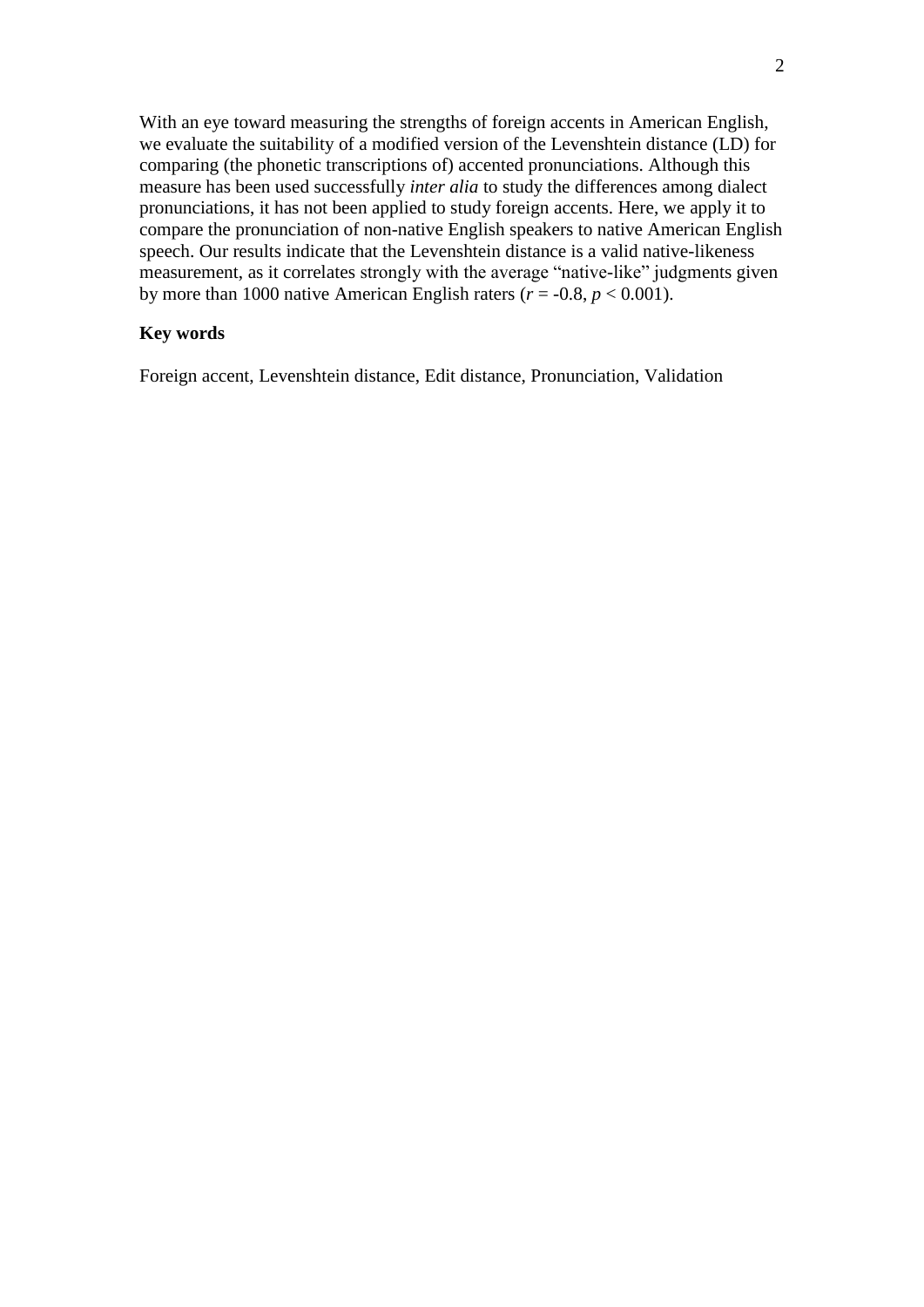## **1. Introduction**

Most speakers of a foreign language speak that language with an accent, particularly if they have learned the language after childhood. McCullough (2013) emphasizes perception when she defines foreign accent as "the percept of deviations from a pronunciation norm that a listener attributes to the talker not speaking the target language natively" (p. 3). We are interested in the phonetics of the accents and how well they correlate with the perception of "non-nativelikeness".

There are many reasons for developing a measure of the strength of foreign accents. Foreign accents have attracted a good deal of attention from specialists in second-language (hence: L2) learning (e.g., Derwing and Munro 2009), but also from researchers investigating whether there is a critical period within which native-like language acquisition must occur (see DeKeyser 2012 for a recent survey). There is a substantial amount of research investigating the factors contributing to native-like abilities. Piske, MacKay and Flege (2001) review a large body of literature noting that the age at which one begins learning (age of onset), the time spent in a country where the language is dominant (length of residence), and its amount of use may be shown to affect how native-like pronunciations ultimately become. Some authors relied on native speakers' judgments as to the degree of accent in their own speech. Investigations seeking to explain the strength of foreign accents may be motivated practically (with an aim to improve second-language learning methods), but also theoretically (with an aim to understand how language is learned). Finally, accented speech is associated so often with lower socio-economic status that accent has occasionally been involved in employment litigation (Kalin et al. 1980).

The purpose of this study is to evaluate the suitability of a computational pronunciation comparison method, the Levenshtein distance (LD, Levenshtein, 1965), for comparing accented pronunciations. The LD was originally developed to measure string similarity (Kruskal, 1983). Kessler (1995) was the first to use the LD for comparing dialectal pronunciations on the basis of phonetic transcriptions, and the method has been used frequently in dialectology since then (e.g., Heeringa, 2004; Nerbonne and Heeringa, 1997; Wieling, 2012). LD measures the minimum number of insertions, deletions and substitutions needed to transform one pronunciation into another. Below we review other uses to which LD has been put linguistically. When calculating LD, one automatically obtains an ALIGNMENT of corresponding segments. For example, the LD between the pronunciations [wɛnzdei] and [wɛnəsdeɪ] is 3 as can seen from the following alignment (Kruskal, 1999):



We introduce several refinements of this basic procedure below. Having a suitable computational method to compare accented pronunciations is attractive, as it can be easily applied to large data sets of transcribed (accented) speech, is easily replicable, and always yields consistent pronunciation distances. Because the procedure is computationally implemented, it is explicit and may therefore be analyzed by researchers seeking the more detailed sources for the perception of nonnativelikeness, e.g., whether novel phoneme distinctions contribute a lot to the perception that a pronunciation is non-nativelike. The pronunciation distances can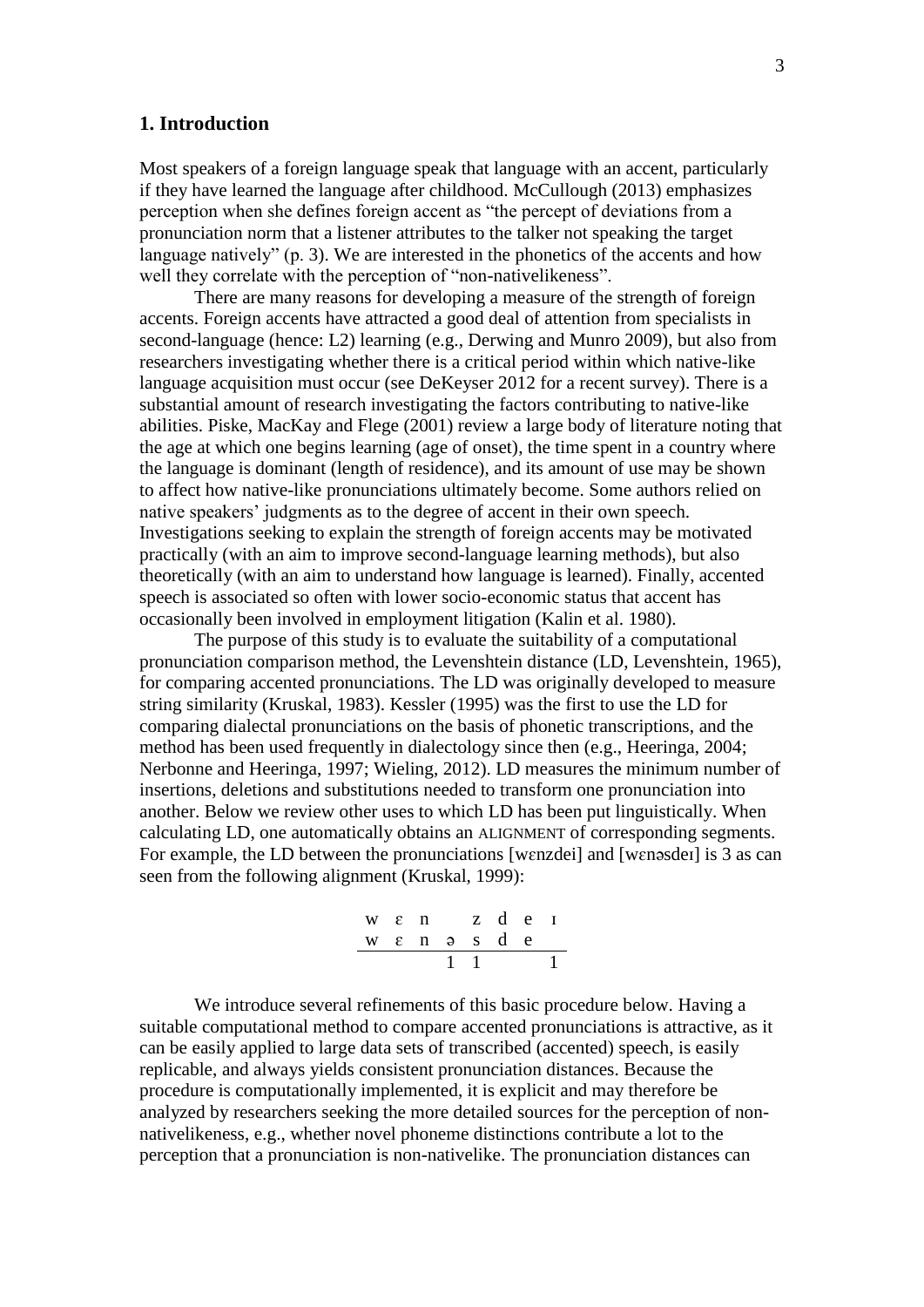also be used for quantitative studies investigating foreign accents and, for example, the possible presence of a critical period in L2 learning (Piske et al., 2001).

Of course in measuring foreign accents based on phonetic transcriptions (in fact, broad transcriptions, see below) we are obviously dependent on transcription quality, which moreover, may vary. In addition, accents may be characterized by fine pronunciation differences, e.g., in vowel quality and diphthongization, that would be difficult to represent in any transcription system and definitely are not represented in most transcribed data, in particular, not in the data we analyze. Given Flege's (1984) observation that some American listeners were able to detect French accents in English after only 30 ms. (in the word *two*), it is clear that even a part of a segment may signal accents (assuming about 200 wd./min. are pronounced, 4.5 segments/wd., then 66 ms. is roughly one segment). But we shall pursue a line of research in which crucial indicators of accent are not identified beforehand, and in which sporadic modifications of segment pronunciations, also frequently found in accented speech, may also play an evidential role.

#### *1.1. Related work*

Brennan and Brennan (1981) studied Mexican-American speech, collecting the relative frequencies of eighteen hand-chosen variables and combining these into a single ACCENTEDNESS INDEX (using the mean). They showed that this index correlated very strongly with both the expert judgments of three linguists (on accentedness) and the average lay judgments of adolescent subjects. Our work continues this tradition, but examines a range of accent sources in English and obviates the need to identify variables in an *a priori* fashion.

Magen (1998) studied two native speakers of Latin American Spanish (San Salvador and Chile) on the basis of ten features, of which two influenced syllable structure (epenthetic schwa and the allomorphy of the past tense /-ed/ marker in English), and two involved stress (lexical and phrasal). She compared the features as they occurred naturally in accented speech with alternate versions that had been edited acoustically. The stress features were significant, as were fairly subtle distinctions involving reduced vowels. We return to these issues in the discussion. Our work differs in using only unedited speech, in examining accents from a range of languages, and in not restricting attention to a small number of features.

McMahon, Heggarty, McMahon and Maguire (2007) explicitly aim to measure the degree of accentedness in various forms of English world-wide, but they use an algorithm that is not fully specified and therefore not easily applicable to other data sets:

> "For now our model is primarily articulatory, particularly for consonants, though it does also include a number of *ad hoc* mechanisms to balance cases where acoustic similarity departs significantly from articulatory similarity, as for example with [f] and [x] or bunched vs retroflex  $\langle r \rangle$ " (McMahon et al., 2007, p. 119)

There are also several acoustically based studies, beginning with Major (1987), who measured the degree of aspiration (voice onset time) in native and onnative speakers. We see the benefit of this and other acoustic studies in obviating the need for transcriptions, but on the other hand these studies are all limited in their need to focus on a small number of acoustic features (such as aspiration). McCullough (2013:Sec. 1.1) provides an excellent recent overview.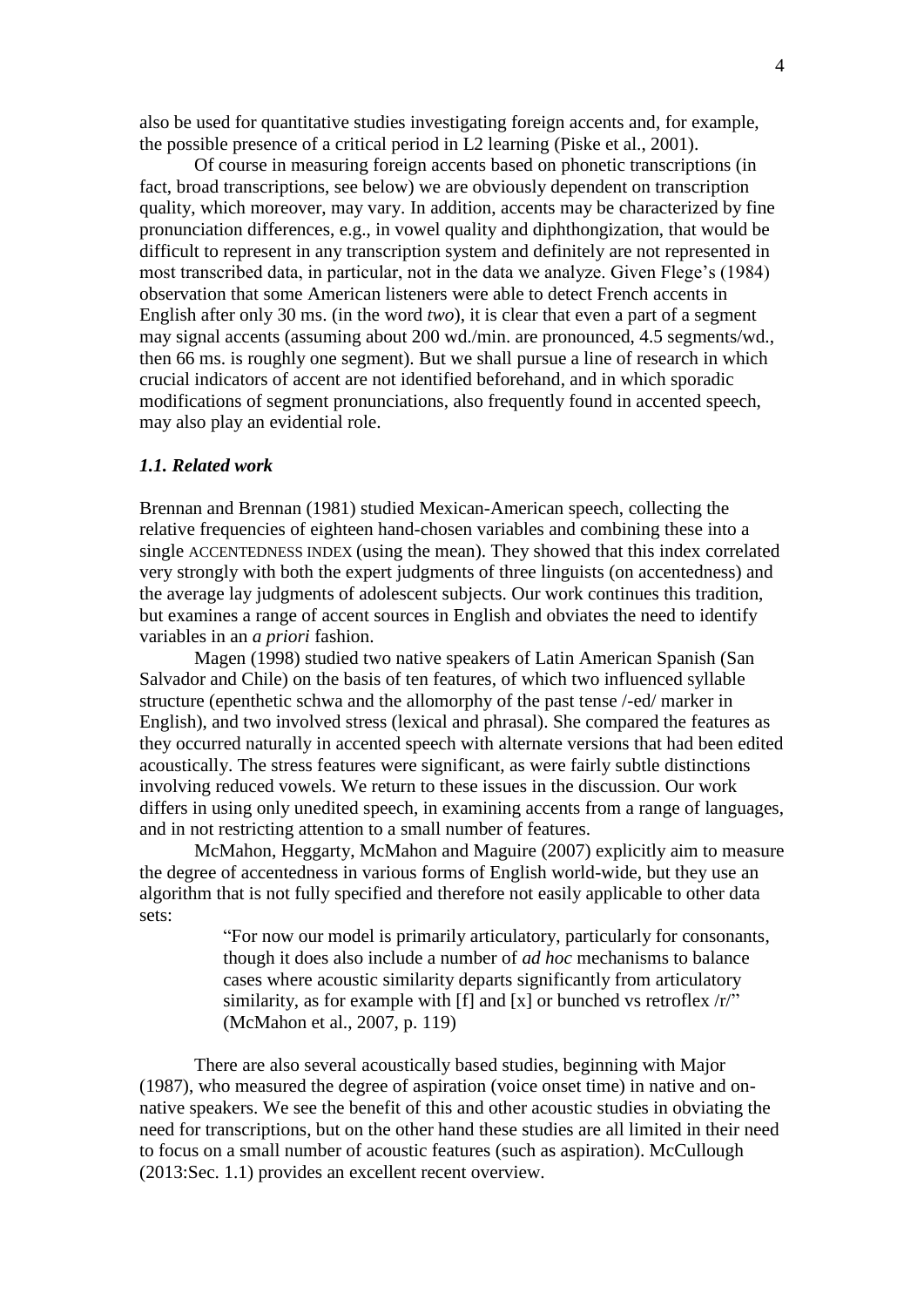We turn to attempts to characterize the overall differences in pronunciation from one sample (variety) to another. Nerbonne and Heeringa (2010) review a good deal of literature on the use of pronunciation distance measures focusing on measuring the similarity of pronunciation in the various dialects of a language, reporting on applications in more than a dozen languages, and noting that Gooskens and Heeringa (2004) show that Levenshtein distances correlate well ( $r \approx 0.7$ ) with naïve speakers' judgments of the degree of dialect differences among Norwegian dialects. Although there have been many dialect studies comparing results from LDbased analyses with others, unfortunately no other direct validation experiments have been conducted with dialectal data from other languages (but see Heeringa et al. 2006) . This means that the current paper will importantly supplement the Norwegian research as a validation study.

Wieling, Prokić and Nerbonne (2009) used the alignments underlying the LD to induce a measure of phonetic similarity between segments. Their approach was based on calculating the information-theoretic pointwise mutual information (PMI, introduced by Church and Hanks, 1990) and assigned a small distance to sound segments which aligned relatively frequently together, whereas a larger distance was assigned to sounds co-occurring relatively infrequently. Incorporating these automatically obtained phonetic distances in the LD algorithm (rather than assigning a cost of 1 for every operation, as shown in the alignment above) also resulted in improved alignments. Given the intimate relation between distance and alignment, we interpret this result to indicate that the LD is also assaying pronunciation distance validly. Wieling, Margaretha and Nerbonne (2012) showed that the phonetic distances obtained using the PMI technique correlated strongly with acoustic vowel distances in formant space  $(0.61 < r < 0.76)$  for six independent dialect data sets.

Variants of LD have been applied to questions of historical linguistics, as readers of *Language Dynamics and Change* will likely know. Kondrak (2001) used a modified LD measure to detect cognates, as did Schepens, Dijkstra and Grootjen (2012 on a larger scale, and using only standard orthography. They report a classification performance of over 90%. The Automated Similarity Judgment Program (ASJP) is also based on a LD measure and has been put to a number of uses in historical linguistics (Wichmann 2008; Holman et al. 2008; Müller et al. 2009). Jäger (to appear) uses a variant of LD very similar to the one used here as a basis for phylogenetic inference.

Several non-dialectological and non-diachronic studies have also successfully relied on the LD to measure pronunciation differences. Kondrak and Dorr (2004) used LD to measure the pronunciation similarity of the names of proposed new drugs to existing ones. The goal was to avoid proposing names that patients and health personnel might easily confuse. Sanders and Chin (2009) use a version of the LD to measure the atypicalness of the speech of the users of cochlear implants. In a study with aims similar to the present one, Gooskens, Beijering and Heeringa (2008) showed that a LD based on segment distances derived from canonical spectrograms and normalized for length correlated highly with intelligibility  $(r = -0.86)$ . We interpret their results, too, as a validation of Levenshtein distance as a measure of pronunciation dissimilarity. So we have every reason to be optimistic in proposing that LD will be suitable to measure the strength of foreign accents in English pronunciations.

Naturally, a measurement technique must be validated before its results may be relied on, which is why we compare the results of our measurements to human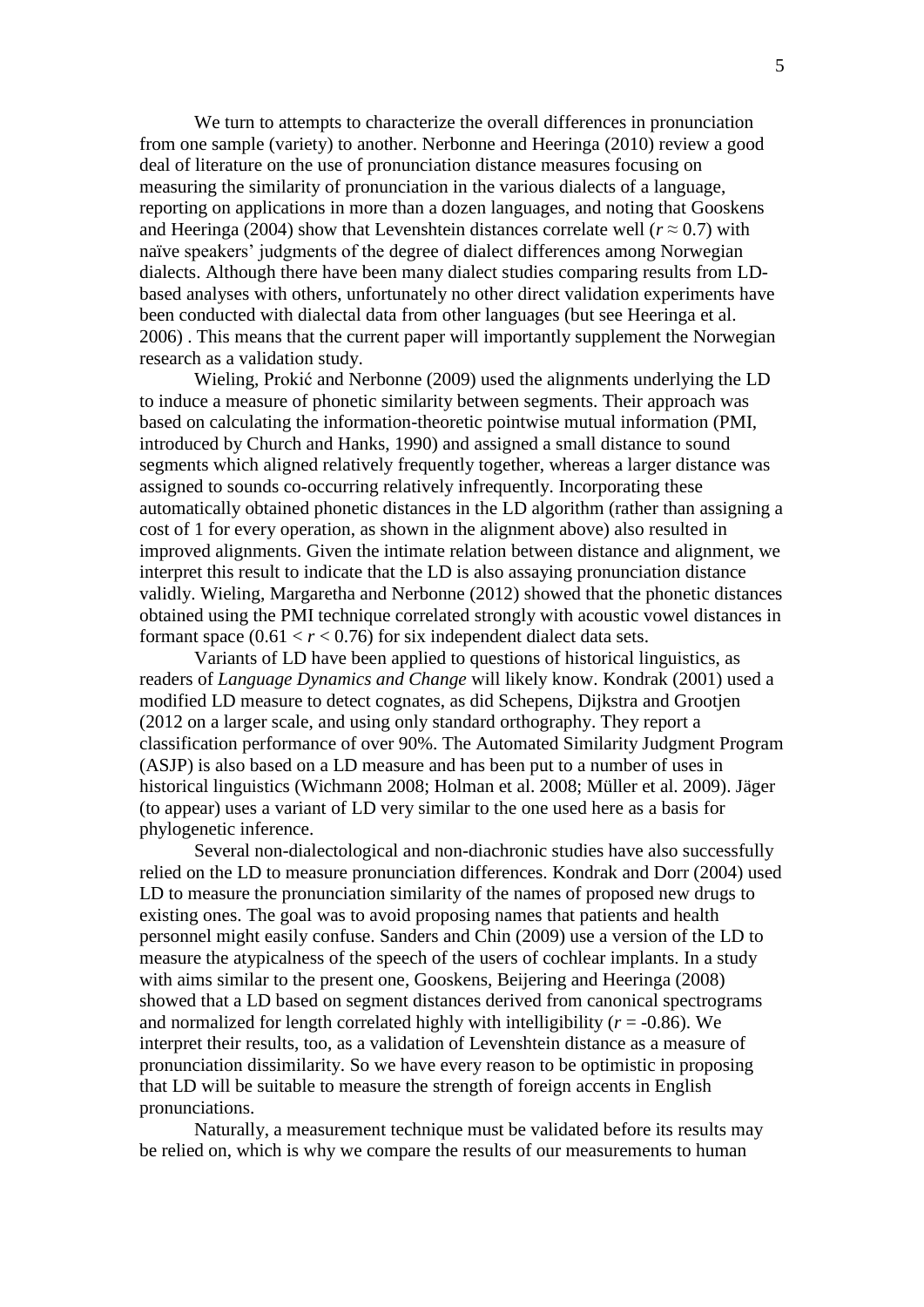judgments of accent strength in this paper. As Derwing and Munro (2009: 478) insist, "listeners' judgments are the only meaningful window into accentedness."

# **2. Data**

In this study, we use data from the Speech Accent Archive (Weinberger & Kunath, 2011). The Speech Accent archive is digitally available at http://accent.gmu.edu and contains more than 1000 transcribed speech samples in English from people with various language backgrounds. Each speaker reads the same paragraph of 69 words in English:

*Please call Stella. Ask her to bring these things with her from the store: six spoons of fresh snow peas, five thick slabs of blue cheese, and maybe a snack for her brother Bob. We also need a small plastic snake and a big toy frog for the kids. She can scoop these things into three red bags, and we will go meet her Wednesday at the train station.*

Besides the transcriptions and the associated audio files, the speech accent archive contains the following speaker-related information: birth place, native language, other language(s) spoken, age, gender, age of English onset, English learning method, current English residence (if applicable), length of English residence (if applicable).

Below we provide (the first lines of) the IPA transcriptions of a (i) German woman who lived for twenty-five years in the U.S. (German1 on the website), (ii) a French woman who lived in the U.S. for only two months (French3); (iii) an Italian man who lived in the U.S. for 3-4 months (Italian2); and a Chinese woman who lived in the U.S. for 1 year (Cantonese1).

German: [pʰliːs kʰal stela æsk  $\alpha$  tu bʁĩn diːs sĩnks wɪθ hɜ fʁɑm də stoə siks] French: [pʰliːz kɔl stɛlɐ æsk ɛɹ tŭ biĩŋ d̪iz sɪn̪s wɪð ɛɹ fɹʌm ðə stɔə sɪks]<br>Italian: [pliz kʰɔːl stɛlːa æsk hɜɪ tu biĭnk diză tĩnz wed hɜɪ fɪɔ̃m də stɔɪi [pliz kʰɔːl stɛlːa æsk hɜɪ tu binnɛn] diză tinz wed hɜɪ fiɔ̃m də stɔːi sɪks] Cantonese:  $[p<sup>h</sup>ris k<sup>h</sup>al stelA as h3I tŭ bīn̄g dis fūns wıf h3I fīõm də stoI sis]$ 

We provide these examples to illustrate that the accent database contains a wealth of interesting data. The stereotypical elements of accents are present: every speaker has trouble with the interdental fricatives, but the substitutions are different (compare the Italian's pronunciation of 'things' to the others; the German devoices final obstruents, e.g., 'please'; the French speaker drops initial /h/ in 'her'; the Italian speaker adds a vowel to 'these' to create a second CV syllable; and the Cantonese speaker simplifies consonant clusters in words such as 'ask'). Also note that other stereotypical accent modifications and substitutions are missing or are only inconsistently found. The German, French and Italian speakers all manage the low, front vowel /æ/ although it is missing from these languages (no  $\frac{\mathcal{E}}{\mathcal{E}}$  distinction). The French speaker devoices the final sound in 'things', but she pronounces it in 'please', and she uses the English approximant [ɹ] even though the French stereotypically pronounce /r/ as a uvular trill, [ʀ] or uvular fricative [ʁ]. We find variation not only in the various groups of speakers but also in the speech of individual speakers.

We are aware that reading a paragraph of text may not be the best method to tap into pronunciation ability, as differences in reading ability may also affect the foreign accent (Piske et al., 2001). However, the advantage of this approach is that a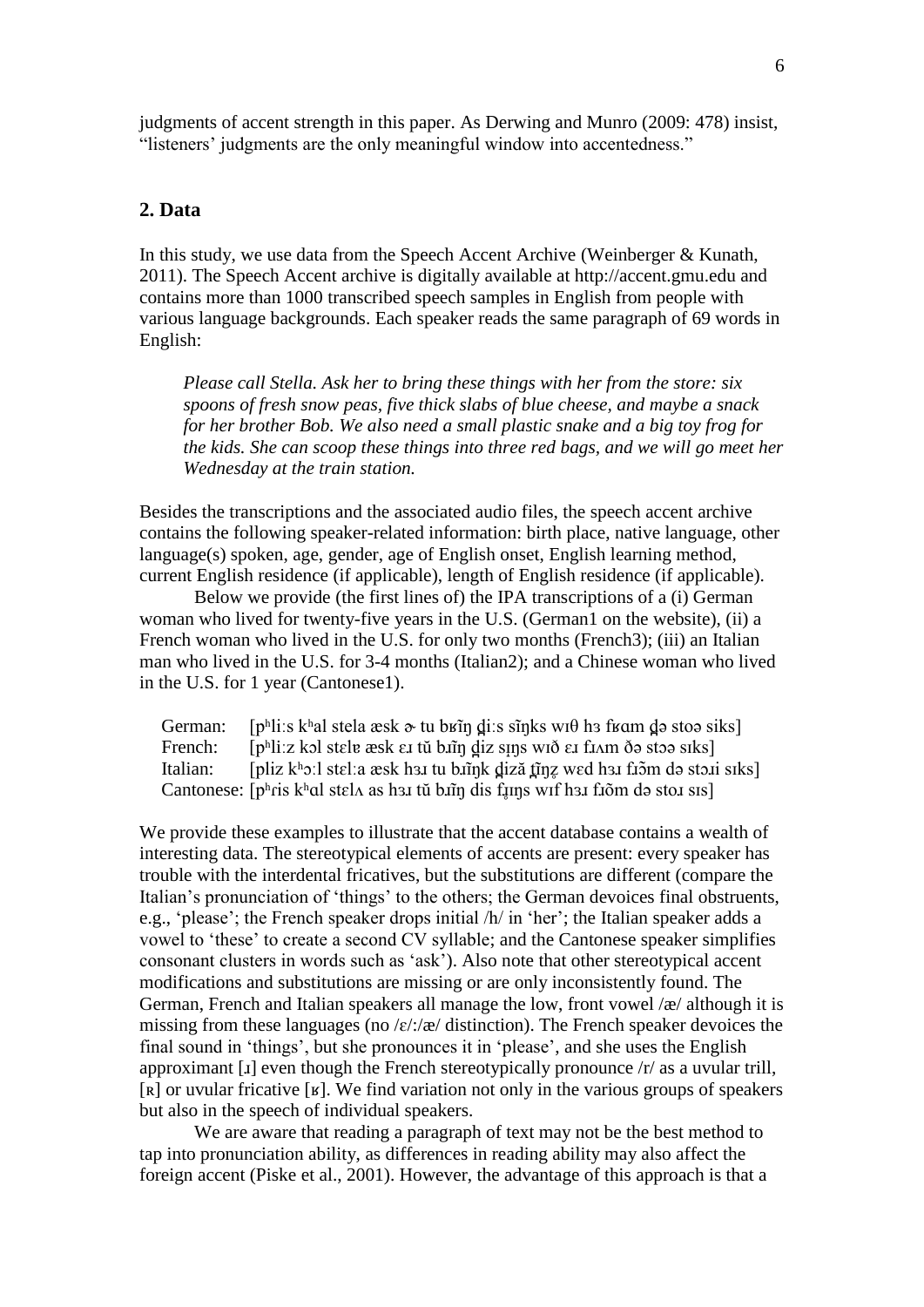set of comparable text is obtained for every speaker, enabling a straightforward comparison.

It is not surprising that individual non-native speakers vary in the degree to which they conform to stereotypes, i.e. in the strength of their accents. But since accents vary and a wide range of differences with respect to English all fall under the category of 'foreign accent', we need a measure that takes many differences into account in assessing the strength of the foreign accent. We claim that the Levenshtein distance, introduced above, is appropriate in this respect because it yields a numerical measure representing the pronunciation difference per word, which may then be averaged over multiple words to obtain an aggregate measure of pronunciation difference.

For the validation study we extracted 395 speech samples from the Speech Accent Archive. A subset of 115 speech samples belonged to native English speakers who were born in the United States, whereas the remaining 280 speech samples belonged to speakers with a different native language (other than English) or who were born outside of the United States. In total, there were 99 different native languages represented in this sample, with the most frequent ones being Spanish (17 speakers), French (13 speakers), and Arabic (12 speakers). The remaining samples had all fewer than 10 speakers, and a total of 46 languages were only spoken by a single speaker. In most cases, the transcriptions consisted of 69 separate words. Where this was not the case (i.e. some speakers pronounced a word twice, inserted an incorrect word, merged two words into one, or forgot to pronounce a word), we manually corrected the transcription by removing the superfluous words, splitting up merged words, or marking the word as absent. We note that this procedure respects the sandhi effects in pronunciation since we kept each word transcription exactly as it appeared, including whatever sandhi effects might be present. The procedure merely ensured that each word pronounced by a single speaker was compared to the matching word (i.e. at the same position) from every other speaker in order to obtain the LDs per word (absent words did not yield an LD measure).

## **3. Methods**

## *3.1. Automatically obtaining measurements of foreignness*

As indicated above, we employ the LD algorithm to obtain the pronunciation distances between two transcribed strings. We note that LD is restricted to measuring differences in sequences of phonetic (or phonological segments). Suprasegmental information, including pitch, duration and intensity are not taken into account at all. So LD is positioned to measure accent differences that are expressed segmentally, but not those that are reflected only suprasegmentally.

1. Obviously, the standard LD algorithm is quite crude as it simply measures the minimum number of insertions, deletions and substitutions to transform one pronunciation into the other and consequently only distinguishes same from different (i.e. substituting for a completely different sound, such as [a] for [i] is not distinguished from substituting for a more similar sound, such as [I] for [i]). To make the comparison more linguistically sensible, we incorporate the automatically obtained sensitive sound distances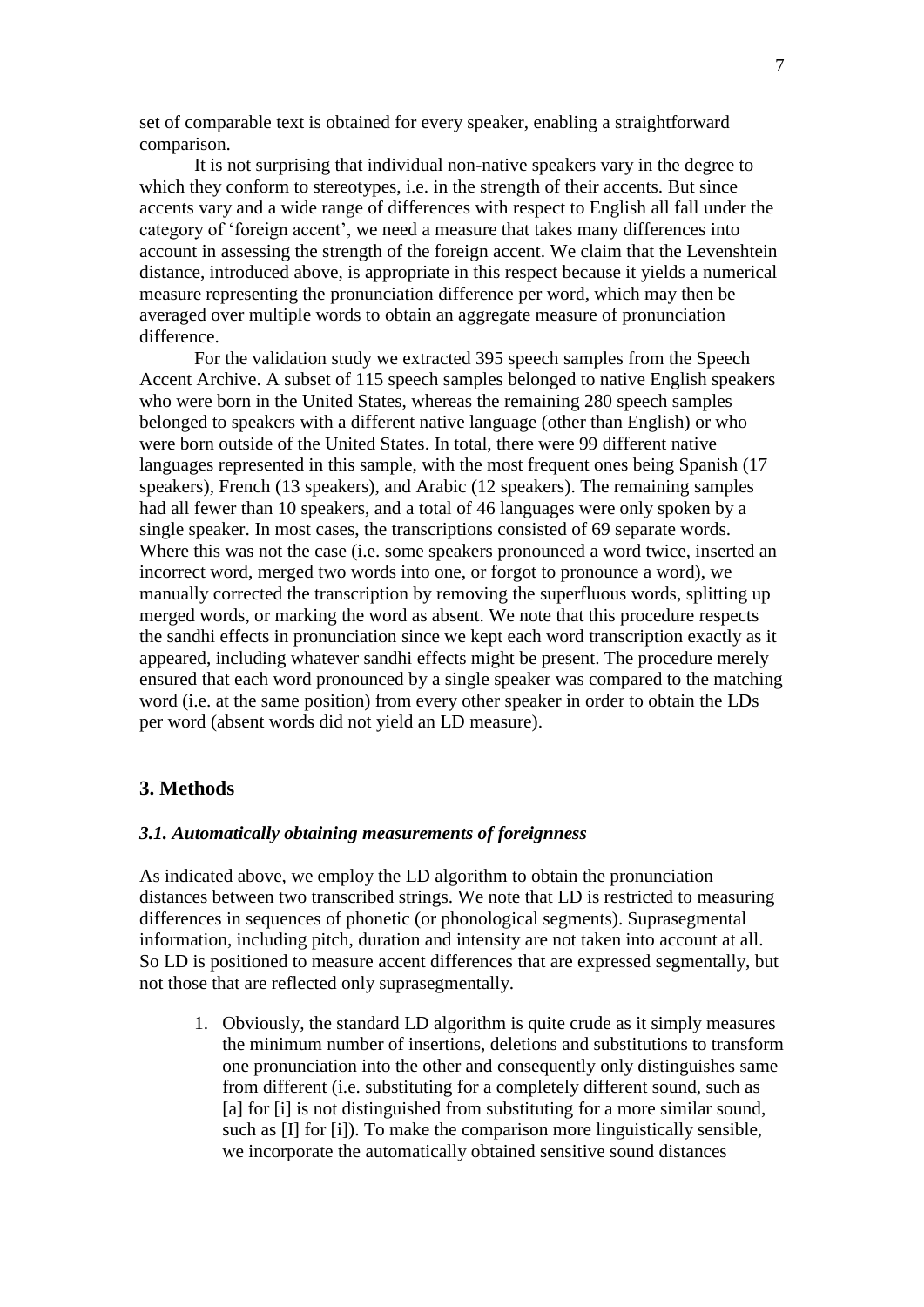obtained using the PMI-based procedure (Wieling et al., 2009). **<sup>1</sup>** This procedure works by counting how often two segments correspond in alignment compared to how often they would correspond by chance. Pointwise mutual information is just the logarithm of that ratio of two relative frequencies, and we use this to obtain a cost in the LD algorithm. Segments which frequently correspond are associated with low substitution costs, while infrequently corresponding elements may only substitute for one another at a substantial cost. Jäger (to appear) uses a similar procedure in alignment for adducing genetic relations. Use the standard LD algorithm to obtain the initial alignments;

- 2. Count the frequency of each sound segment *x* involved in (non-identical) substitutions, insertions and deletions and divide this frequency by the summed frequency of all these sound segments to yield the probability of sound segment *x*:  $p(x)$ ;
- 3. Count the frequency of each distinct pair of aligned sound segments *x* and *y* in (non-identical) substitutions, insertions and deletions (in the final two cases, one segment is empty) and divide this frequency by the summed frequency of all these sound segment pairs to yield the probability of the aligned sound segments *x* and *y*:  $p(x,y)$ ;
- 4. Calculate the PMI score (Church and Hanks, 1990) for each pair of sound segments *x* and *y* using the following formula:  $PMI(x, y) = log_2(p(x, y) / ($  $p(x) p(y)$ ). Higher scores are thereby assigned to segment pairs which cooccur more frequently;
- 5. Obtain the PMI-based segment distances by inverting (i.e. subtracting from 0) and normalizing the PMI scores to range between 0 and 1. In this way lower values indicate segment pairs which co-occur more frequently;
- 6. Use the PMI-based sound distances in the LD algorithm to re-align and repeat steps 2 to 5 until the alignments (and, consequently, the PMI-based sound distances) remain constant. The final PMI-based sound distances are then used in the LD algorithm to determine the PMI-based LDs.

Applying this method to our example alignment discussed in the introduction yields the following associated (sensitive) costs:

|                    |  | .031 .020              |  | .030 |
|--------------------|--|------------------------|--|------|
|                    |  | $w \epsilon$ n a s d e |  |      |
| $W \in \mathbb{R}$ |  | z de 1                 |  |      |

In order to apply the PMI technique effectively, it is best that each segment occurs frequently (i.e. by including many words and speakers). This means that it is advantageous to reduce the number of different segments, which we do by ignoring

 $\overline{a}$ 

**<sup>1</sup>** Other segment distances might be used, but as Laver (1994) notes, phonetics has not succeeded in providing general methods for measuring segment differences, except in the case of vowels. See Heeringa (2004; Ch. 3, 4 and 7) for a range of attempts.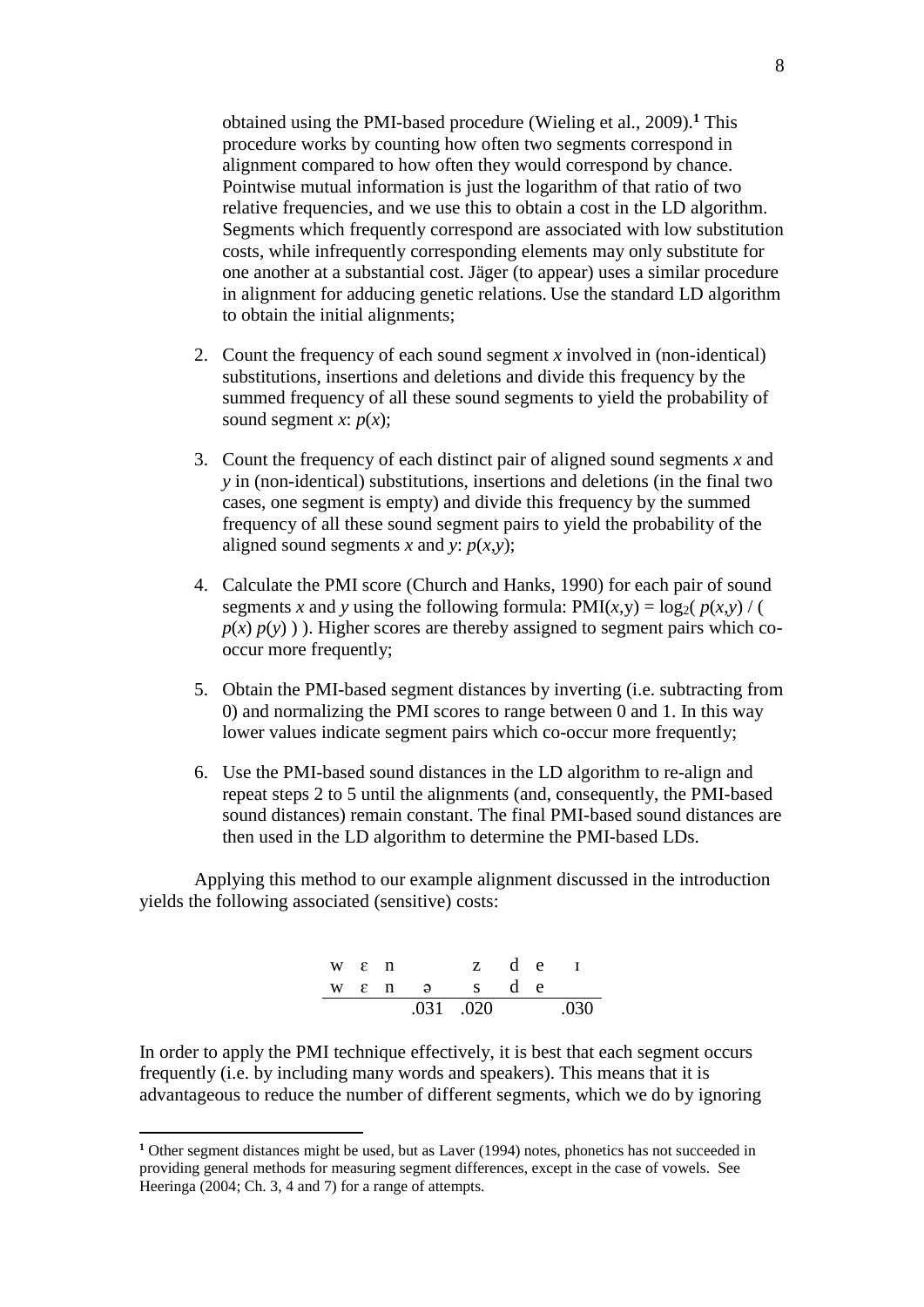all diacritics, i.e. effectively treating [t],  $[t^h]$ ,  $[t^j]$ , etc. as the same segment. Naturally, this sacrifices some sensitivity in the measure, but without it, the frequencies of correspondences in alignment are too low to reliably obtain sensible segment distances.

We obtain pronunciation distances per word using this (linguistically sensible) adaptation of the Levenshtein algorithm. As longer words are likely to vary more than shorter words, we divide the pronunciation distances by the alignment length (normalization is also employed by Schepens et al., 2012). Pronunciation distances between two speakers can then simply be obtained by calculating the word pronunciation distances for all words and averaging these. To obtain the most reliable sound segment distances we used all 989 samples from the Speech Accent Archive for which we had transcriptions available. The most frequent languages in this set were English (181 samples), Spanish (64 samples) and French (34 samples).

Jäger (to appear) also uses pointwise mutual information, but without the iteration we use. In our experience, the results are quite similar. List (2012), citing Kessler (2001) and focusing on the problem of identifying cognates in historical linguistics, suggests using correspondences from both related and unrelated words to sharpen the distinction between likely (low-cost) alignments and unlikely ones. This might well improve the induction of segment distances.

To determine the foreignness score of a speaker (with respect to American English) we calculated the mean pronunciation distance between the transcribed speech sample of the foreign speaker and the speech samples of all 115 native American English speakers in our dataset. Conceptually this can be interpreted as comparing the foreign pronunciation to the speech of the average American English speaker.

We note two ways in which the LD-based procedure we use is superior to other approaches. First, LD is based on the entire phonemic inventory of English (and other languages) and increases based on substitutions and deletions of all sorts, rather than focusing on deviant pronunciations of single segments. Second, by being based on a sample, our procedure potentially notes cases in which phonetic (or phonemic) changes are applied sometimes, but not categorically. This is evident e.g. in the Italian speech above where [s] is used for [ $\theta$ ], but not all the time. We turn now to the validation of pronunciation distances using judgments of native-likeness.

#### *3.2. Experimental procedure*

To validate the computed Levenshtein distances, we compare them to human native-likeness ratings, as we noted above. We therefore developed an online survey in which native American English-speaking participants were presented with a randomly ordered subset of 50 speech samples from the Speech Accent Archive. Each speech sample consisted of the entire 69-word passage (for a single speaker). Participants could stop playback of a sample at any time and were also not required to rate all 50 speech samples. The samples presented contained no duplicates, so every participant only gave a single rating per sample. Of course, each sample was rated by multiple participants to increase reliability. For each speech sample, participants had to indicate how native-like each speech sample was. This question was answered using a 7-point Likert scale (ranging from 1: very foreign sounding to 7: native American English speaker).

Via e-mail and social media we asked colleagues and friends to forward the link to the online survey to people they knew to be native American English speakers.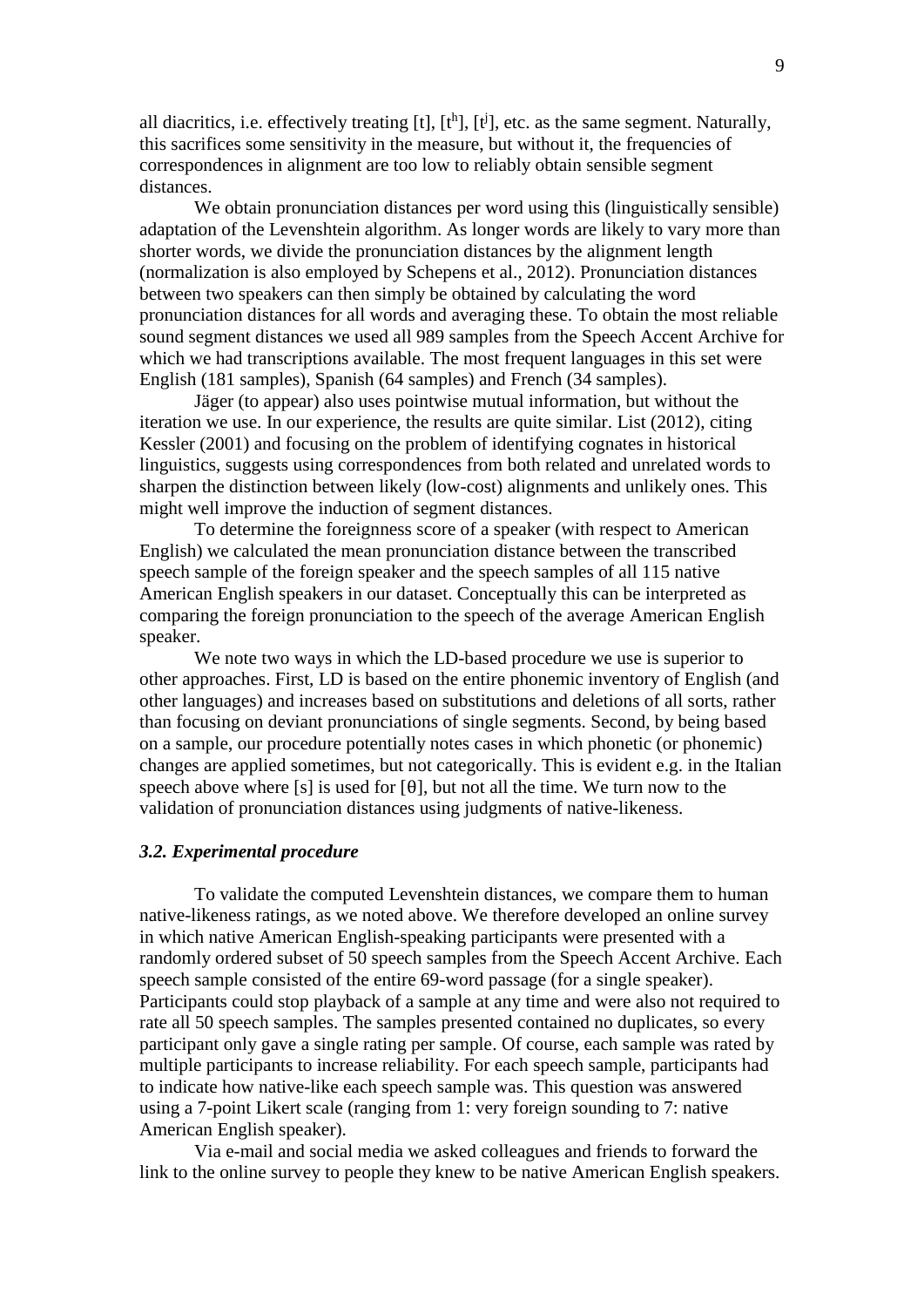In addition, the online survey was linked to in a post on *Language Log* by Mark Liberman.**<sup>2</sup>** Especially the latter announcement led to an enormous number of responses. As a consequence, we replaced the initial set of 50 speech samples five times with a new set to increase the number of speech samples for which we could obtain native-likeness ratings. As there was some overlap in the native American English speech samples present in each set (used to anchor the ratings), the total number of unique samples was not 300 (i.e. 6 times 50), but 286. Of these 286 samples, six samples were from native American English speakers (i.e. also included in the 115 samples discussed in Section 2.2). We think that the native speakers' function as "anchors" was sensible as an attempt to provide commensurability and using only a few speakers made sure the anchors were relatively constant.

A total of 1143 speakers of native American English participated in the survey (658 men: 57.6%, and 485 women: 42.4%).**<sup>3</sup>** Participants were born all over the United States, with the exception of the state of Nevada. Most people came from California (150: 13.1%), New York (115: 10.1%), Massachusetts (68: 5.9%), Ohio (66: 5.8%), Illinois (65: 5.7%), Texas (55: 4.8%), and Pennsylvania (54: 4.7%). The participants were 36.7 years (SD: 13.9) on average and rated 41 samples on average (SD: 14.0). Despite the demographic spread, the sample of participants will be somewhat biased, as it consists of linguistically interested people (i.e. those who read Linguist Log). We doubt that this affects the judgments much.

The analyses and results described in the following section may be reproduced with the paper package (including, data, R analysis code, the graph and numerical results) belonging to this manuscript. The paper package can be downloaded from the Mind Research Repository [\(http://openscience.uni-leipzig.de\)](http://openscience.uni-leipzig.de/) or the first author's website [\(http://www.martijnwieling.nl\)](http://www.martijnwieling.nl/).

## **4. Results**

 $\overline{a}$ 

In order to assess the consistency of the native-likeness judgments we calculated Cronbach's alpha (Cronbach, 1951) on the basis of all individual ratings from all participants (i.e. a matrix having 1143 rows for all raters and 286 columns for all speech samples). The internal consistency was good with Cronbach's alpha equal to 0.853. This means that the native-likeness ratings given by the individual participants are generally highly correlated.

To find out how well the PMI-based LD matched with the native-likeness ratings, we calculated the Pearson correlation *r* between the averaged ratings and the Levenshtein distances. For the 286 speech samples we found a correlation of  $r = -$ 0.77,  $p < 0.0001$ . When using the log-transformed LDs, the correlation was even stronger:  $r = -0.81$ ,  $p < 0.0001$ . The direction is negative as the participants indicated how *native-like* each sample was, while the LD indicates how *foreign* a sample is. Figure 1 shows the scatterplot (including the trend line) of native-likeness as a function of the logarithm of the Levenshtein distance. Note that the influence of the distribution of native languages used to determine the PMI-based sound segment distances was rather limited. When excluding the pronunciations of Spanish and French speakers (about 10% of the complete dataset) and determining the PMI-based pronunciation distances anew, these correlated  $r = 0.99998$  with the original PMI-

**<sup>2</sup>** http://languagelog.ldc.upenn.edu, May 19, 2012. "Rating American English Accents"

**<sup>3</sup>** Some participants may have participated multiple times. However, this number is likely limited as the number of unique IP addresses (1135) was close to the number of participants (1143).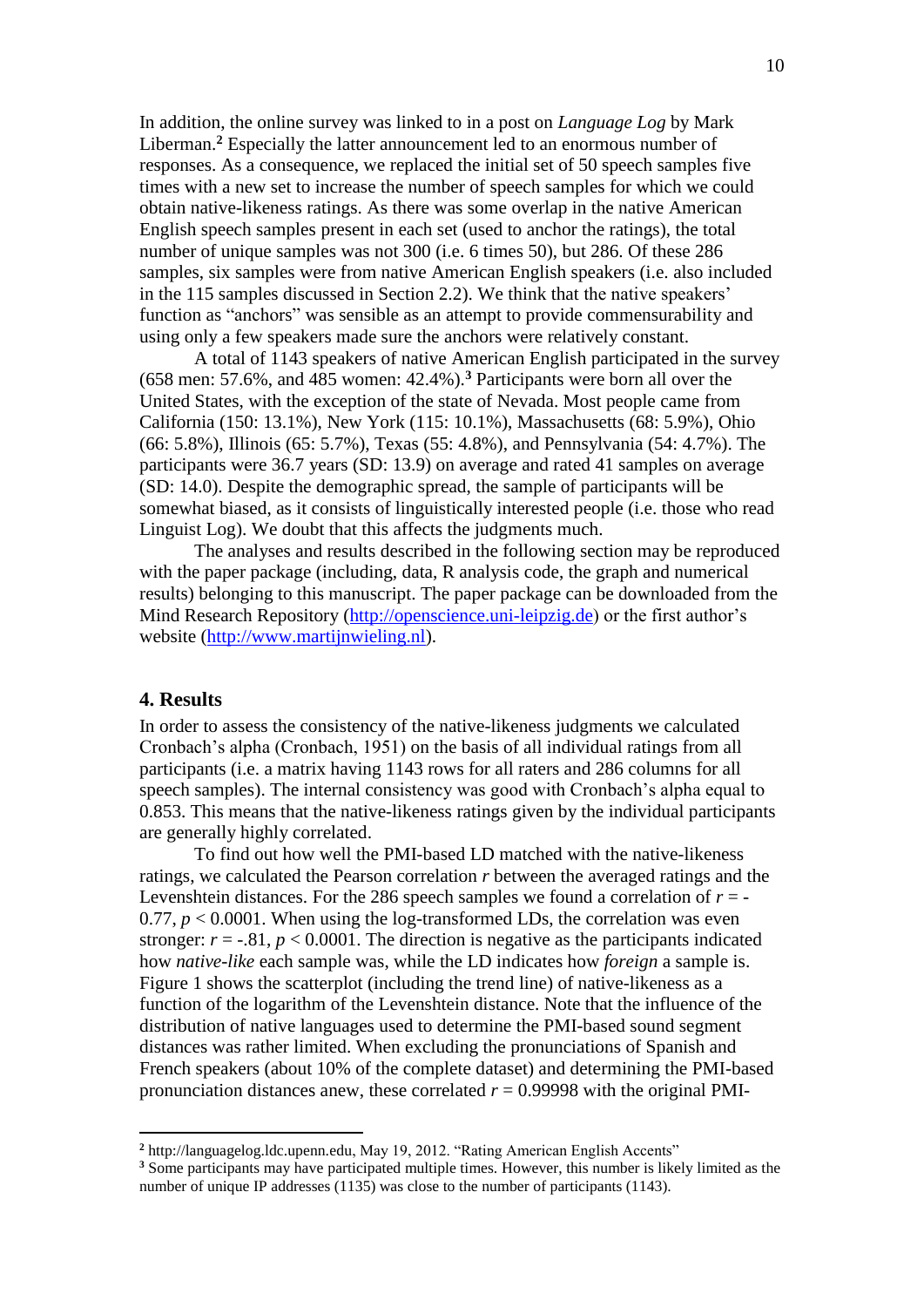based pronunciation distances. The reason for this small influence is that the differences at the segment level are being smoothed out by averaging over all segments in a word and all 69 words in the paragraph. Obviously, when evaluating differences at the segment or word level, one may expect larger differences.

It is important to note that this correlation is close to how well individual raters agree with the average native-likeness ratings (on average:  $r = 0.84$ ,  $p < 0.0001$ ; the ratings for the individual rater are excluded from the average when calculating the correlation). Consequently, the LD-based method is not very different from a human rater, despite ignoring *inter alia* suprasegmental pronunciation differences (such as intonation).

Given these results, we claim that the automatically obtained LDs are a valid means to assess foreign accent ratings in pronunciation.



PMI-based Levenshtein distance (log)

Figure 1. Logarithmically-corrected PMI-based Levenshtein distance as a predictor of mean native-likeness (r=0.80). See text for discussion.

Each point in Figure 1 pairs the LD measure of non-native-likeness with the mean judgment of the respondents in our survey. Points far to the left represent very low LDs which increase as one moves to the right on the *x*-axis. Vertically low points were judged to be very unlike native speech, and the similarity to native speech increases as one moves up the *y*-axis. Examining the scatterplot more closely, we note that the cloud of points in the upper left of the graph deviates from the trend line; for these points in the upper left, the LD tends to underestimate how native-like speech samples are when the differences to native pronunciation are judged to be small. As the number of native speakers in the dataset is much lower than the number of nonnative speakers of English, the sound correspondences among native speakers will be relatively infrequent resulting in higher PMI-based substitution costs and greater LDs, which may explain the greater deviations from the regression line. An alternative explanation might be that suprasegmental qualities might "dominate" segmental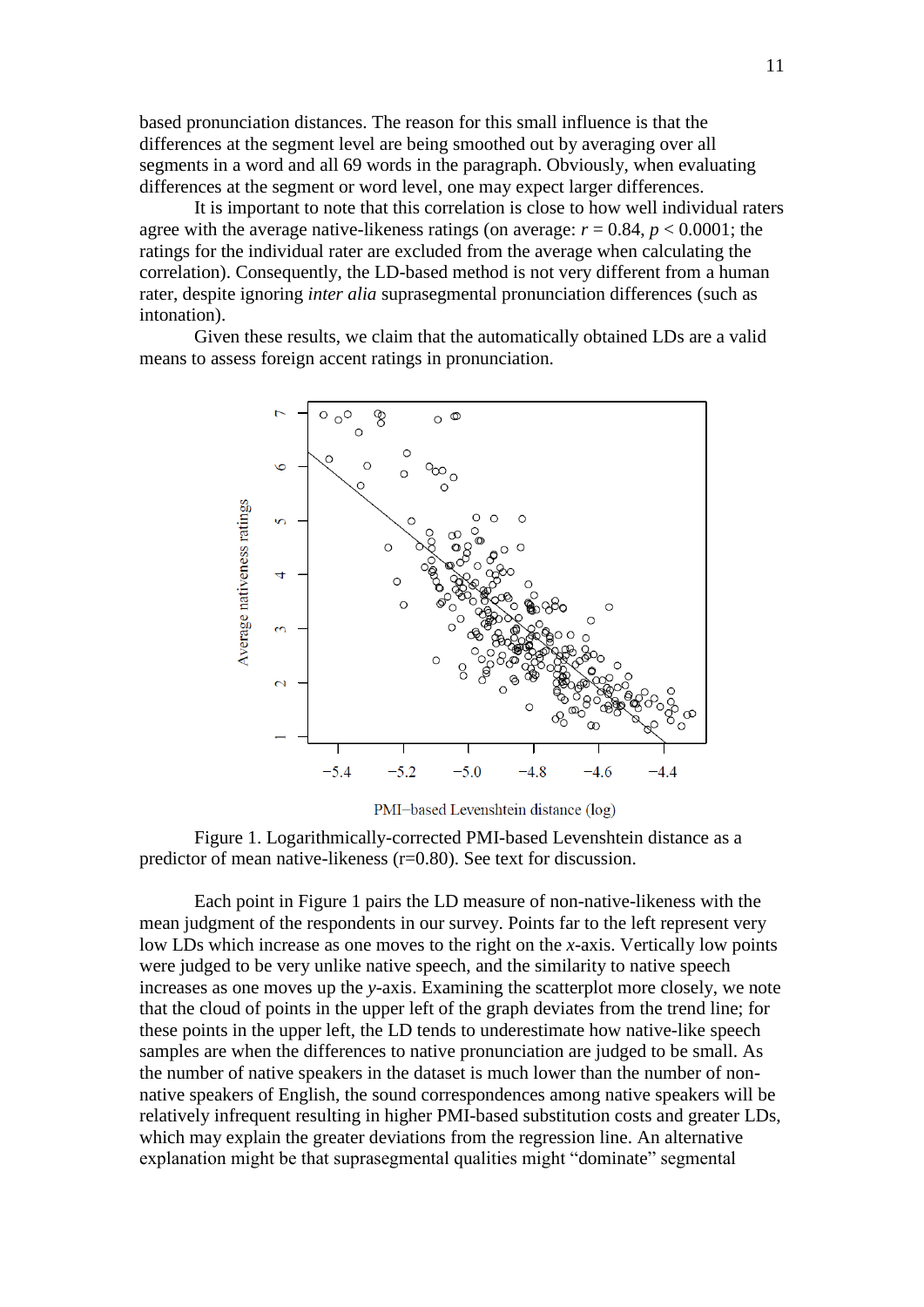differences where the latter are small, leading to judgments of less native-likeness even where segmental phonology is quite native-like.

If the measure correlates with human judgments at the absolute level of  $r =$ 0.8, then it accounts for a good deal, but not all of the variance in the comparison  $(r^2 =$ 0.64). There are two important candidates to explain the remaining 36%. The first is the suprasegmental information, which we have systematically ignored (see above). The second is the transcription process. While the transcription quality of the Speech Accent Archive seems excellent, we do not know whether its transcriber agreement was calculated (Weinberger & Kunath, 2011), and the fact remains that transcription is always a difficult and error-prone task.

# **5. Conclusions and discussion**

We used a large set of transcribed data from non-native speakers of English who read the same paragraph aloud (Weinberger & Kunath 2011), and used the Levenshtein distance to measure how much the transcriptions of non-native speech differed from those of native American English speech. In particular we used a version of LD which employs automatically induced segment distances, introduced by Wieling et al. (2009), and normalized for alignment length. We collected judgments of nativelikeness from over 1,100 native American English speakers and showed that their mean judgments correlated strongly with the logarithmically corrected computational measure  $(r = -0.81)$ . Given that this correlation is close to the agreement of individual human raters with the mean human judgments, the Levenshtein measure may serve as a proxy for human judgments of non-native-likeness.

As indicated before, the sample of raters is somewhat biased toward linguistically interested participants. However, given that a previous LD validation study with respect to dialectal pronunciation variation also revealed a high correlation (Gooskens and Heeringa, 2004), we do not believe this to be problematic.

One further task is clear, following work such as Brennan and Brennan (1981) and Magen (1998), namely to investigate what sorts of factors predict non-nativelikeness while taking into account a large group of non-native speakers with various language backgrounds. A second task would be to investigate refinements of the Levenshtein distance in order to develop a technique even better able to gauge pronunciation differences, perhaps focusing on ways to include both subsegmental and suprasegmental information or on ways of incorporating the fine-grained information present in the diacritics.

## **Acknowledgments**

In addition to Mark Liberman and the Language Log participants mentioned above in Section 2.3, we benefited from astute and generous criticism by two anonymous LDC referees. We also thank Mark for his helpful comments during a presentation of this work in July 2013 in Groningen.

#### **References**

Brennan, E. M., & Brennan, J. S. (1981). Measurements of accent and attitude toward Mexican-American speech. *Journal of Psycholinguistic Research*, *10*(5):487- 501.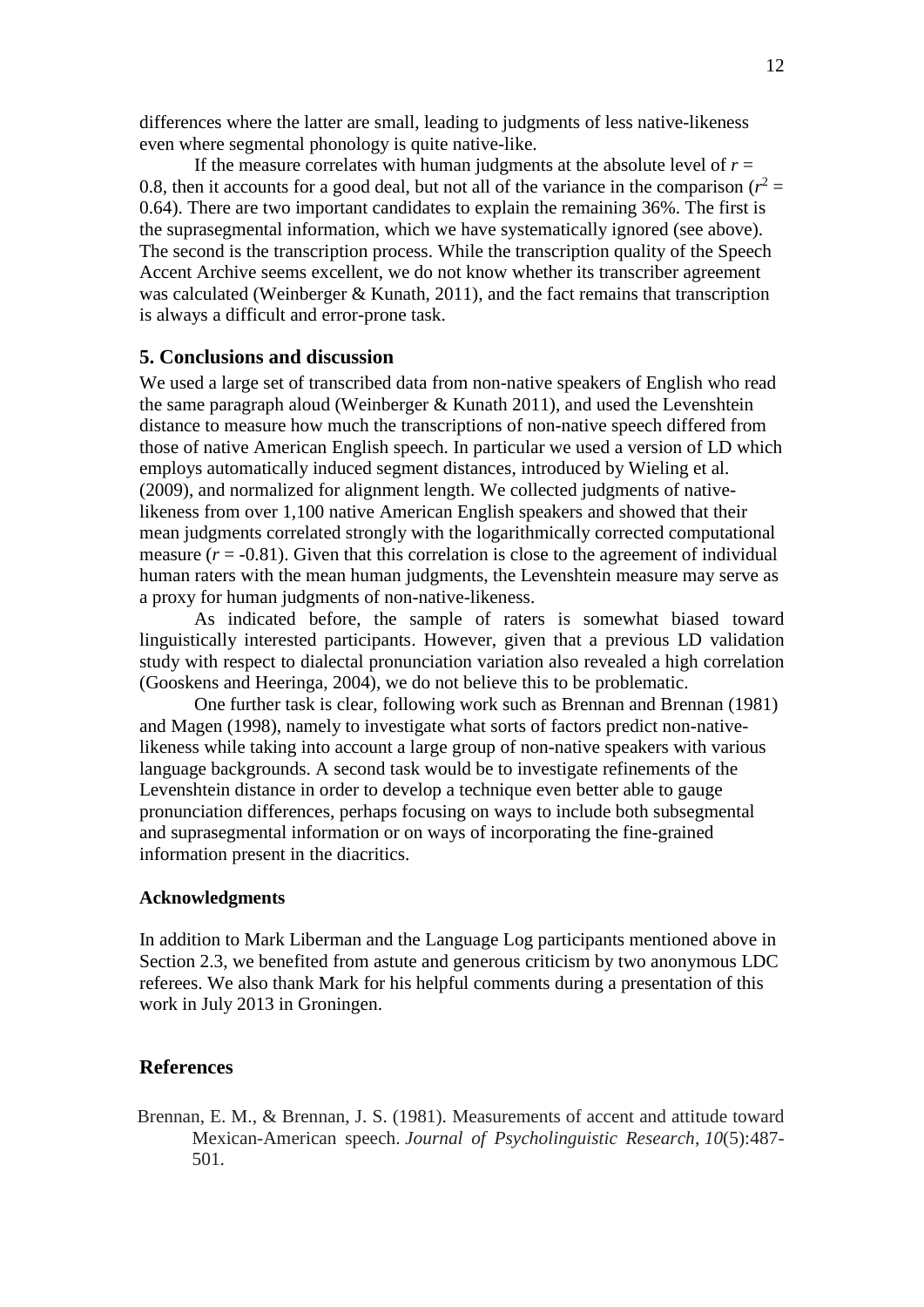- Church, K. W., & Hanks, P. (1990). Word association norms, mutual information, and lexicography. *Computational linguistics*, 16(1):22-29.
- Cronbach, L. J. (1951). Coefficient alpha and the internal structure of tests. *Psychometrika*, *16(3)*, 297-334.
- DeKeyser, R. M. (2012). Age effects in second language learning. S. Gass & A. Mackey (eds.) *Handbook of Second Language Acquisition*, 442-460. London: Routledge.
- Derwing, T. M., & Munro, M.J. (2009). Putting accent in its place: Rethinking obstacles to communication. *Language Teaching* 42(4):476-490.
- Flege, J. E. (1984). The detection of French accent by American listeners. *The Journal of the Acoustical Society of America* 76:692-707.
- Gooskens, C., & Heeringa, W. (2004). Perceptive Evaluation of Levenshtein Dialect Distance Measurements using Norwegian Dialect Data. *Language Variation and Change*, *16(3)*:189-207.
- Gooskens, C., Beijering, K. & Heeringa, W. (2008). Phonetic and lexical predictors of intelligibility. *International Journal of Humanities and Arts Computing, 2(1- 2)*:63-81.
- Heeringa, W., Kleiweg, P., Gooskens, C. & Nerbonne, J. (2006) Evaluation of String Distance Algorithms for Dialectology. In: Nerbonne, J.& Hinrichs, E. (eds.) *Linguistic Distances,* Workshop at COLING-ACL, 51-62. Sydney, July,.
- Holman, E. W., Wichmann, S., Brown, C. H., Velupillai, V., Müller, A., & Bakker, D. (2008). Explorations in automated language classification. *Folia Linguistica*, *42*(3-4):331-354.
- Jäger, G. (to appear) Phylogenetic inference from word lists using weighted alignment with empirically determined weights. *Language Dynamics and Change*.
- Kessler, B. (1995). Computational dialectology in Irish Gaelic. In *Proceedings of the 7 th Seventh European ACL*, 60-66. Dublin: ACL.
- Kessler, B. (2001). *The significance of word lists*. Stanford: CSLI Publications.
- Kalin, R., Rayko, D.S. & Love, N. (1980) The perception and evaluation of job candidates with four different ethnic accents. In: Giles, H. Robinson, W.P. & Smith, P. (eds.) *Language: Social Psychological Perspectives*, 197-202. Oxford: Pergamon Press.
- Kondrak, G. (2001). Identifying cognates by phonetic and semantic similarity. In: *Proc. 2nd NAACL,* 1-8. Shroudsburg, PA: ACL.
- Kondrak, G., & Dorr, B. J. (2004). Identification of Confusable Drug Names: A New Approach and Evaluation Methodology, *Proceedings of COLING*, 952-958. Geneva: COLING.
- Kruskal, J. [1983] (1999). An Overview of Sequence Comparison. In Sankoff, D. & Kruskal, J. (eds.) *Time Warps, String Edits and Macromolecules: The Theory and Practice of Sequence Comparison*, 1-44. Reprinted, with a foreword by J. Nerbonne, Stanford, CA: CSLI Publications.
- Laver, J., (1994). *Principles of Phonetics*. Cambridge University Press, Cambridge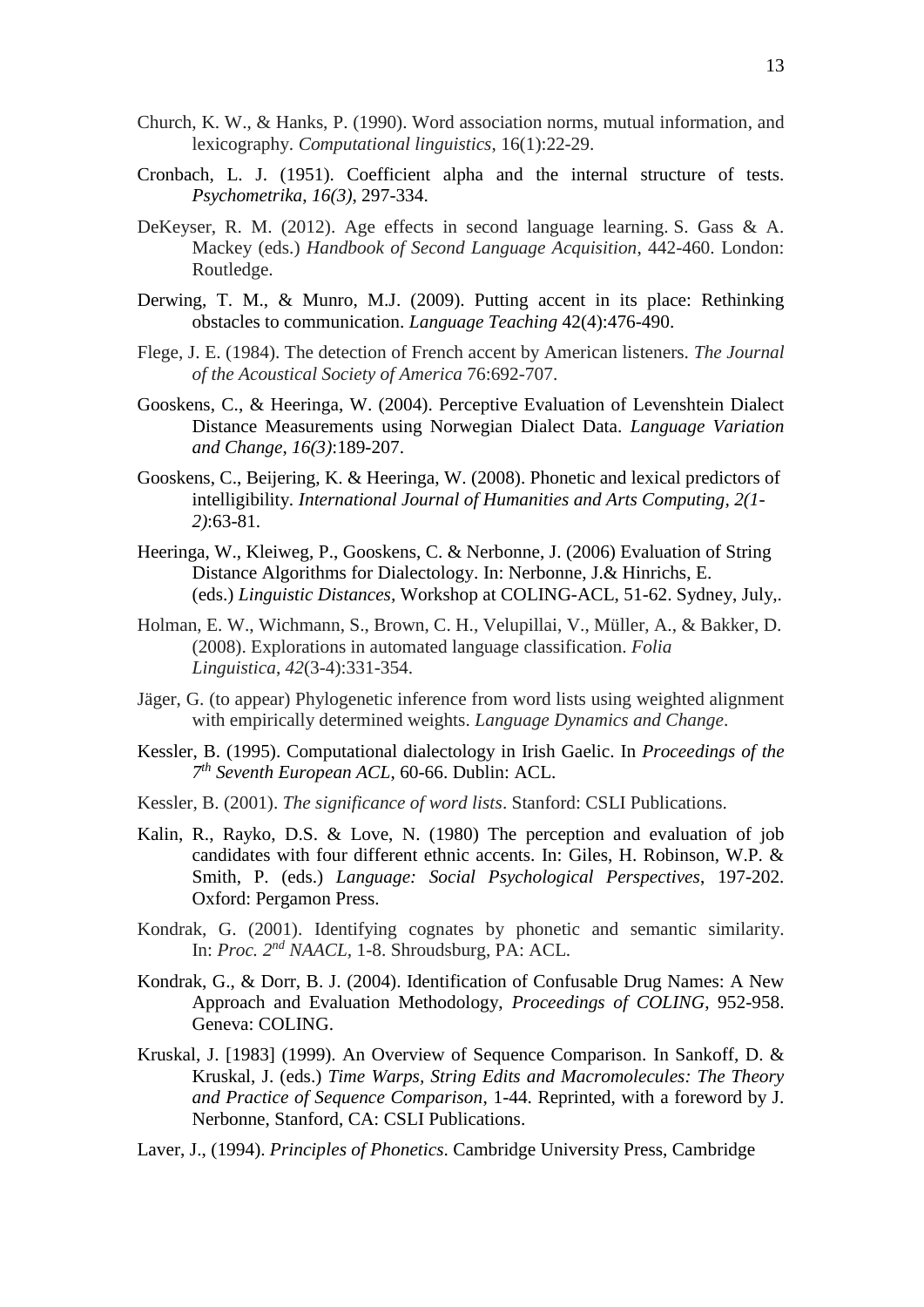- Levenshtein, V. (1965). Binary codes capable of correcting deletions, insertions and reversals. *Doklady Akademii Nauk SSSR*, *163*:845-848. In Russian.
- List, J.-M. (2012). LexStat: Automatic Detection of Cognates in Multilingual Wordlists. *Proc. of the EACL 2012 Joint Workshop of LINGVIS & UNCLH*, 117-125. Avignon, France: ACL.
- Magen, H.S. (1998) The perception of foreign-accented speech. *Journal of Phonetics* 26:381-400.
- McCullough, E. (2013) Acoustic Correlates of Perceived Foreign Accent in Non-Native English. Ph.D. Thesis, The Ohio State Unviersity.
- McMahon, A., Heggarty, P., McMahon, R., & Maguire, W. (2007). The sound patterns of Englishes: Representing phonetic similarity. *English Language and Linguistics, 11(1)*:113-142. DOI: 10.1017/S1360674306002139.
- Müller, A., Velupillai, V., Wichmann, S., Brown, C. H., Brown, P., Holman, E. W., ... & Yakpo, K. (2009). ASJP World Language Tree: Vers. 1 (April 2009).*Avail. on ASJP project page:*

*http://email. eva. mpg. de/~wichmann/ASJPHomePage. htm*

- Nerbonne, J., & Heeringa, W. (1997). Measuring Dialect Distance Phonetically. In Coleman, J. (ed.) *Workshop on Computational Phonology,* 11-18, ACL: Madrid.
- Nerbonne, J., & Heeringa, W. (2010). Measuring Dialect Differences. In Schmidt, J. E., & Auer, P. (eds.) *Language and Space: Theories and Methods* in series *Handbooks of Linguistics and Communication Science*, 550-567. Berlin: Mouton De Gruyter.
- Piske, T., MacKay, I. R. A., & Flege, J. E. (2001). Factors affecting degree of foreign accent in an L2: A review. *Journal of Phonetics 29(2)*:191-215.
- Prokić, J., Wieling, M., & Nerbonne, J. (2009). Multiple Sequence Alignments in Linguistics. In Borin, L., & Lendvai, P. (eds.) *Language Technology and Resources for Cultural Heritage, Social Sciences, Humanities and Education*, pp. 18-25. Athens: EACL.
- Sanders, N. C., & Chin, S. B. (2009). Phonological distance measures. *Journal of Quantitative Linguistics*, *43*:96-114.
- Schepens, J., Dijkstra, T, & Grootjen, F. (2012) Distributions of cognates in Europe as based on Levenshtein distance. *Bilingualism: Language and Cognition*, *15(1)*:157-166.
- Weinberger, S. H., & Kunath, S.A. (2011). The Speech Accent Archive: Towards a typology of English accents. In Newman, J., Baayen, R.H., & Rice, S. (eds.) *Corpus-based Studies in Language Use, Language Learning, and Language Documentation*, 265-281. Rodopi: Amsterdam/New York.
- Wichmann, S. (2008). The emerging field of language dynamics. *Language and Linguistics Compass*, *2*(3):442-455.
- Wieling, M. (2012). A Quantitative Approach to Social and Geographical Dialect Variation. PhD dissertation, University of Groningen.